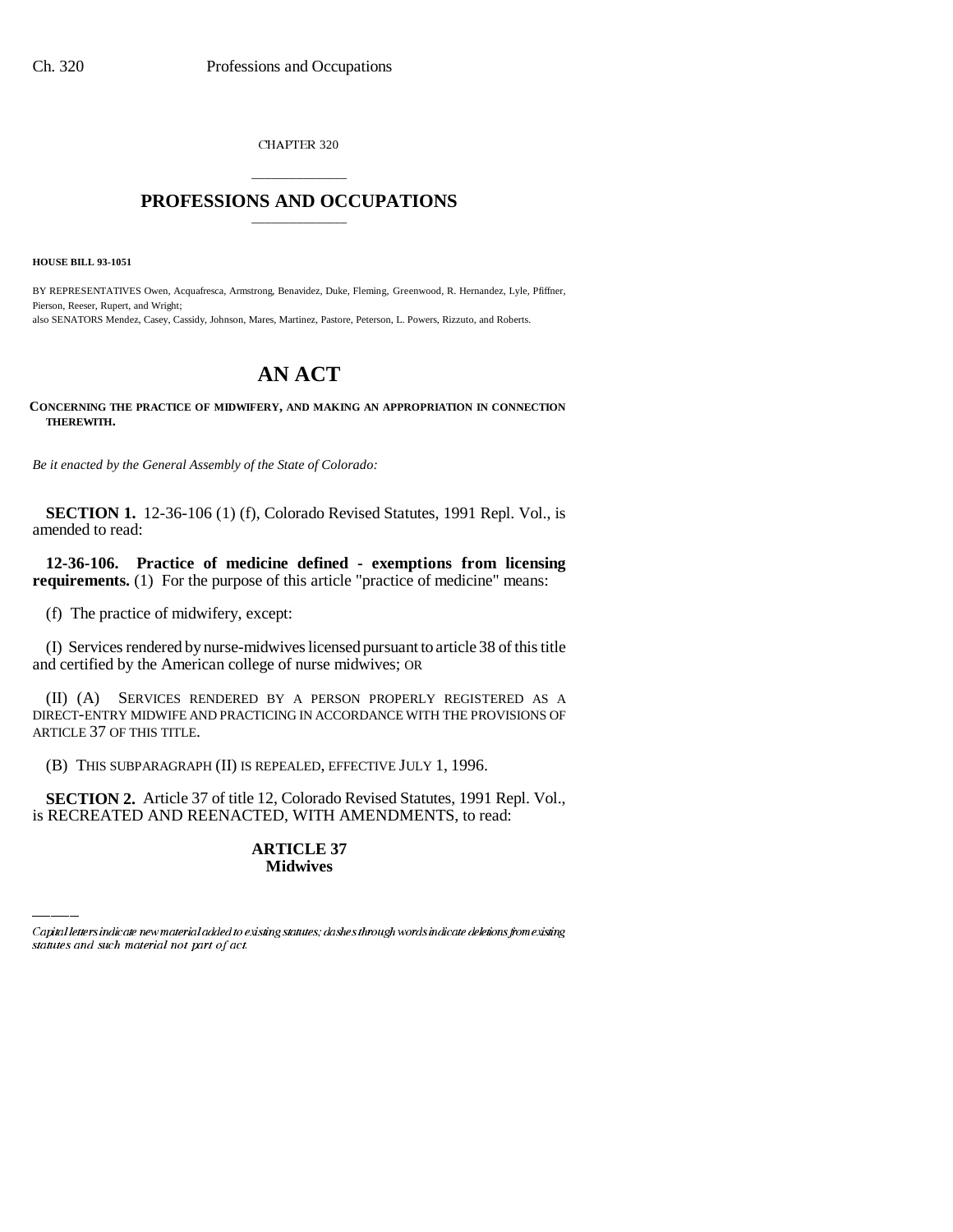**12-37-101. Scope of article - exemptions.** (1) THE PROVISIONS OF THIS ARTICLE SHALL APPLY ONLY TO DIRECT-ENTRY MIDWIVES, ALSO KNOWN AS "LAY" MIDWIVES, AND SHALL NOT APPLY TO THOSE PERSONS WHO ARE OTHERWISE LICENSED BY THE STATE OF COLORADO UNDER THIS TITLE IF THE PRACTICE OF MIDWIFERY IS WITHIN THE SCOPE OF SUCH LICENSURE. NO PERSON WHO IS A LICENSED HEALTH CARE PROVIDER UNDER ANY OTHER ARTICLE OF THIS TITLE SHALL SIMULTANEOUSLY BE SO LICENSED AND ALSO BE REGISTERED UNDER THIS ARTICLE. A LICENSED HEALTH CARE PROVIDER WHO HOLDS A LICENSE IN GOOD STANDING MAY RELINQUISH SAID LICENSE AND SUBSEQUENTLY BE REGISTERED UNDER THIS ARTICLE. IT IS THE INTENT OF THE GENERAL ASSEMBLY THAT HEALTH CARE BE PROVIDED PURSUANT TO THIS ARTICLE AS AN ALTERNATIVE TO TRADITIONAL LICENSED HEALTH CARE AND NOT FOR THE PURPOSE OF ENABLING PROVIDERS OF TRADITIONAL LICENSED HEALTH CARE TO CIRCUMVENT THE REGULATORY OVERSIGHT TO WHICH THEY ARE OTHERWISE SUBJECT UNDER ANY OTHER ARTICLE OF THIS TITLE.

(2) NOTHING IN THIS ARTICLE SHALL BE CONSTRUED TO PROHIBIT, OR TO REQUIRE REGISTRATION UNDER THIS ARTICLE, WITH REGARD TO:

(a) THE GRATUITOUS RENDERING OF SERVICES IN AN EMERGENCY;

(b) THE RENDERING OF SERVICES BY A PHYSICIAN LICENSED PURSUANT TO ARTICLE 36 OF THIS TITLE OR OTHERWISE LEGALLY AUTHORIZED TO PRACTICE IN THIS STATE;

(c) THE RENDERING OF SERVICES BY NURSE-MIDWIVES LICENSED PURSUANT TO ARTICLE 38 OF THIS TITLE AND CERTIFIED BY THE AMERICAN COLLEGE OF NURSE MIDWIVES; OR

(d) THE PRACTICE BY PERSONS LICENSED OR REGISTERED UNDER ANY LAW OF THIS STATE, IN ACCORDANCE WITH SUCH LAW, TO PRACTICE A LIMITED FIELD OF THE HEALING ARTS NOT SPECIFICALLY DESIGNATED IN THIS SECTION.

**12-37-102. Definitions.** AS USED IN THIS ARTICLE, UNLESS THE CONTEXT OTHERWISE REQUIRES:

(1) "DIRECT-ENTRY MIDWIFE" MEANS A PERSON WHO PRACTICES TRADITIONAL, DIRECT-ENTRY MIDWIFERY AS DEFINED IN SUBSECTION (2) OF THIS SECTION FOR COMPENSATION.

(2) "DIRECT-ENTRY MIDWIFERY" OR "PRACTICE OF DIRECT-ENTRY MIDWIFERY" MEANS THE ADVISING, ATTENDING, OR ASSISTING OF A WOMAN DURING PREGNANCY, LABOR AND NATURAL CHILDBIRTH AT HOME, AND DURING THE POSTPARTUM PERIOD IN ACCORDANCE WITH THIS ARTICLE.

(3) "DIRECTOR" MEANS THE DIRECTOR OF THE DIVISION OF REGISTRATIONS IN THE DEPARTMENT OF REGULATORY AGENCIES.

(4) "NATURAL CHILDBIRTH" MEANS THE BIRTH OF A CHILD WITHOUT THE USE OF PRESCRIPTION DRUGS, INSTRUMENTS, OR SURGICAL PROCEDURES.

(5) "POSTPARTUM PERIOD" MEANS THE PERIOD OF SIX WEEKS AFTER BIRTH.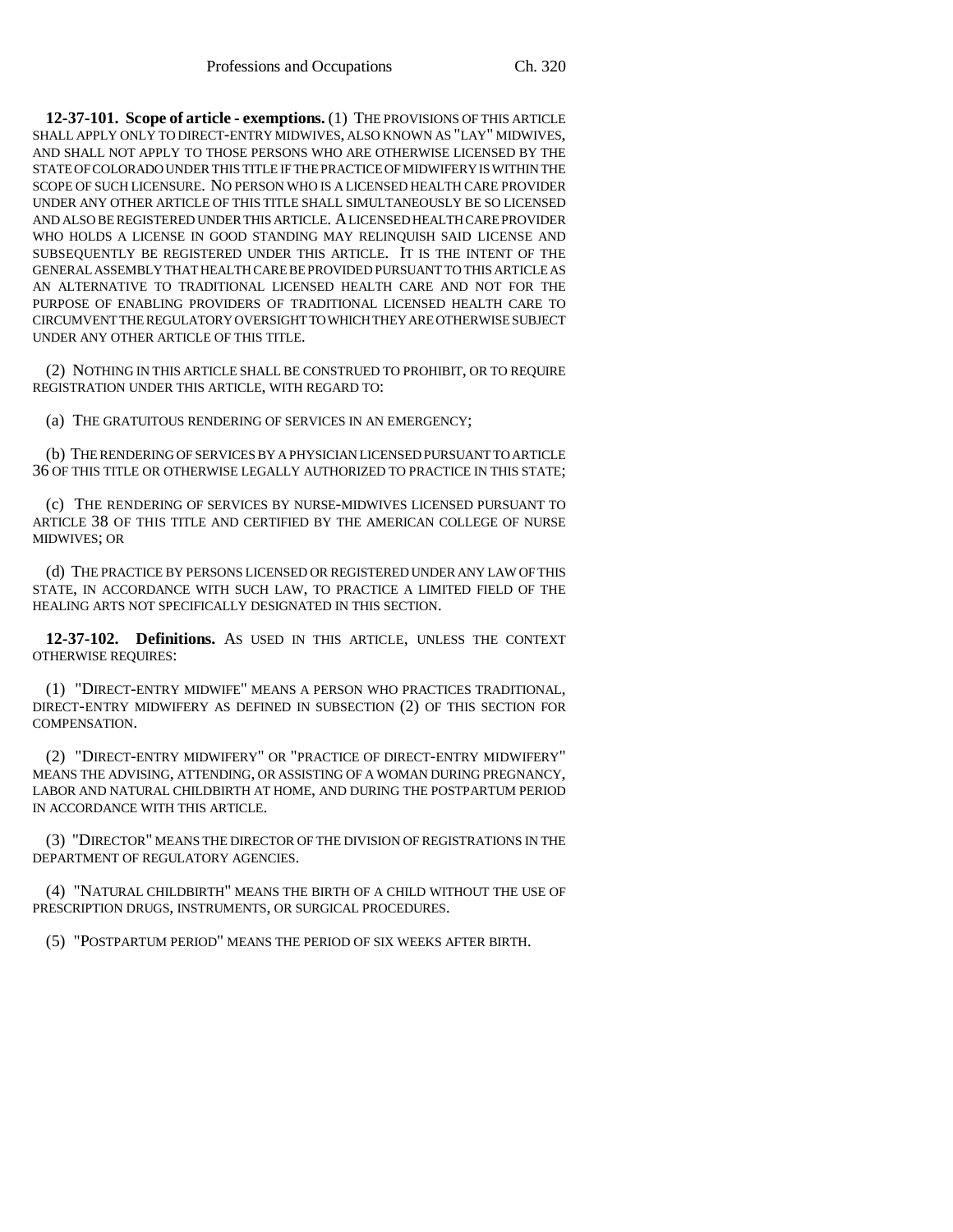#### Ch. 320 Professions and Occupations

(6) "REGISTRANT" MEANS A DIRECT-ENTRY MIDWIFE REGISTERED PURSUANT TO SECTION 12-37-103.

**12-37-103. Requirement for registration with the division of registrations annual fee - grounds for revocation.** (1) EVERY DIRECT-ENTRY MIDWIFE SHALL REGISTER WITH THE DIVISION OF REGISTRATIONS BY PROVIDING AN APPLICATION TO THE DIRECTOR IN THE FORM THE DIRECTOR SHALL REQUIRE. SAID APPLICATION SHALL INCLUDE THE INFORMATION SPECIFIED IN SECTION 12-37-104.

(2) ANY CHANGES IN THE INFORMATION REQUIRED BY SUBSECTION (1) OF THIS SECTION SHALL BE REPORTED WITHIN THIRTY DAYS OF SAID CHANGE TO THE DIVISION OF REGISTRATIONS IN THE MANNER PRESCRIBED BY THE DIRECTOR.

(3) EVERY APPLICANT FOR REGISTRATION SHALL PAY AN ANNUAL REGISTRATION FEE TO BE ESTABLISHED BY THE DIRECTOR IN THE MANNER AUTHORIZED BY SECTION 24-34-105, C.R.S.

(4) THE DIRECTOR MAY DENY REGISTRATION TO OR REVOKE THE REGISTRATION OF A DIRECT-ENTRY MIDWIFE PURSUANT TO SECTION 24-4-104,C.R.S., IF THE DIRECTOR FINDS THAT THE DIRECT-ENTRY MIDWIFE HAS:

(a) FAILED TO PROVIDE ANY INFORMATION REQUIRED, OR TO PAY ANY FEE ASSESSED, IN ACCORDANCE WITH THIS SECTION, OR PROVIDED FALSE, DECEPTIVE, OR MISLEADING INFORMATION TO THE DIVISION OF REGISTRATIONS WHEN THE DIRECT-ENTRY MIDWIFE KNEW OR SHOULD REASONABLY HAVE KNOWN THAT THE INFORMATION WAS FALSE, DECEPTIVE, OR MISLEADING;

(b) BEEN RESPONSIBLE FOR ANY ACT OR OMISSION WHICH DOES NOT MEET GENERALLY ACCEPTED STANDARDS OF SAFE CARE FOR WOMEN AND INFANTS, WHETHER OR NOT ACTUAL INJURY TO A PATIENT IS ESTABLISHED;

(c) VIOLATED ANY PROVISION OF SECTION 12-37-105;

(d) HABITUAL INTEMPERANCE WITH REGARD TO OR EXCESSIVE USE OF ANY HABIT-FORMING DRUG, AS DEFINED IN SECTION 12-22-102 (13), ANY CONTROLLED SUBSTANCE, AS DEFINED IN SECTION 12-22-303 (7), OR ANY ALCOHOLIC BEVERAGE; OR

(e) VIOLATED ANY RULE OF THE DIRECTOR PROMULGATED UNDER THIS ARTICLE.

(5) TO QUALIFY TO REGISTER, A DIRECT-ENTRY MIDWIFE SHALL HAVE SUCCESSFULLY COMPLETED AN EXAMINATION EVALUATED AND APPROVED BY THE DIRECTOR AS AN APPROPRIATE TEST TO MEASURE COMPETENCY IN THE PRACTICE OF DIRECT-ENTRY MIDWIFERY, WHICH EXAMINATION SHALL HAVE BEEN DEVELOPED BY A PERSON OR ENTITY OTHER THAN THE DIRECTOR OR THE DIVISION AND THE ACQUISITION OF WHICH SHALL REQUIRE NO EXPENDITURE OF STATE FUNDS. THE NATIONAL REGISTRY EXAMINATION ADMINISTERED BY THE MIDWIVES' ALLIANCE OF NORTH AMERICA, INCORPORATED, SHALL BE AMONG THOSE EVALUATED BY THE DIRECTOR. THE DIRECTOR IS AUTHORIZED TO APPROVE ANY EXISTING TEST MEETING ALL THE CRITERIA SET FORTH IN THIS SUBSECTION (5). IN ADDITION TO SUCCESSFULLY COMPLETING SUCH EXAMINATION, A DIRECT-ENTRY MIDWIFE SHALL BE DEEMED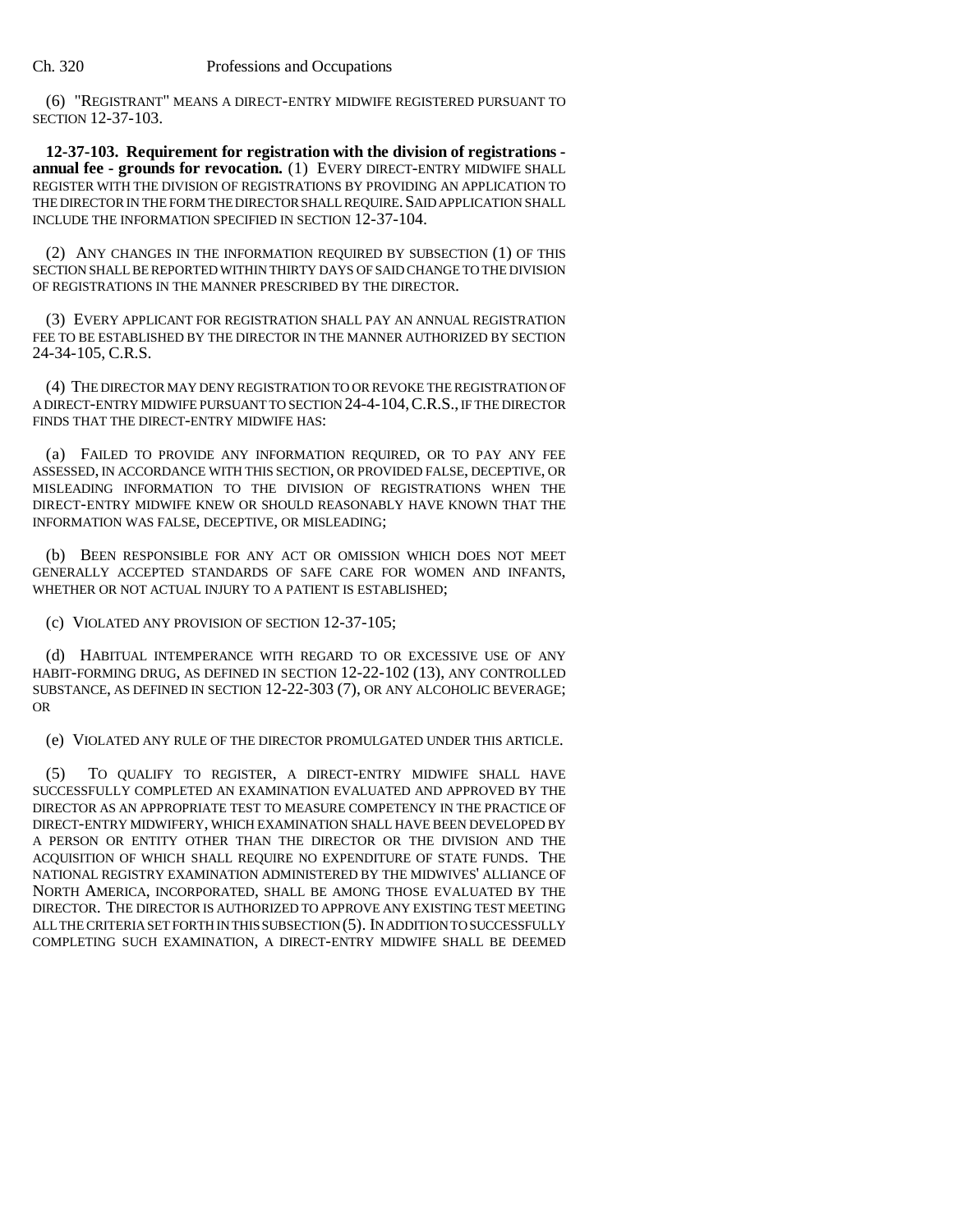QUALIFIED TO REGISTER IF SUCH PERSON HAS:

(a) ATTAINED THE AGE OF EIGHTEEN YEARS;

(b) EARNED AT LEAST A HIGH SCHOOL DIPLOMA OR THE EQUIVALENT;

(c) SUCCESSFULLY COMPLETED TRAINING APPROVED BY THE DIRECTOR IN:

(I) THE PROVISION OF CARE DURING LABOR AND DELIVERY AND DURING THE ANTEPARTUM AND POSTPARTUM PERIODS;

(II) PARENTING EDUCATION FOR PREPARED CHILDBIRTH;

(III) ASEPTIC TECHNIQUES AND UNIVERSAL PRECAUTIONS;

(IV) MANAGEMENT OF BIRTH AND IMMEDIATE CARE OF THE MOTHER AND THE NEWBORN;

(V) RECOGNITION OF EARLY SIGNS OF POSSIBLE ABNORMALITIES;

(VI) RECOGNITION AND MANAGEMENT OF EMERGENCY SITUATIONS;

(VII) SPECIAL REQUIREMENTS FOR HOME BIRTH;

(VIII) RECOGNITION OF COMMUNICABLE DISEASES AFFECTING THE PREGNANCY, BIRTH, NEWBORN, AND POSTPARTUM PERIODS; AND

(IX) RECOGNITION OF THE SIGNS AND SYMPTOMS OF INCREASED RISK OF MEDICAL, OBSTETRIC, OR NEONATAL COMPLICATIONS OR PROBLEMS AS SET FORTH IN SECTION 12-37-105 (3).

(d) ACQUIRED PRACTICAL EXPERIENCE IN A HOME SETTING, INCLUDING, AT A MINIMUM, APPRENTICESHIP PROVIDING EXPERIENCE WITH THE CONDUCT OF ONE HUNDRED PRENATAL EXAMINATIONS ON NO FEWER THAN THIRTY DIFFERENT WOMEN AND OBSERVATION OF THIRTY BIRTHS;

(e) FOLLOWING COMPLETION OF THE EDUCATION, TRAINING, AND EXPERIENCE ENUMERATED IN PARAGRAPHS (a) TO (d) OF THIS SUBSECTION (5), SUPERVISED PARTICIPATION AS THE PRIMARY BIRTH ATTENDANT, INCLUDING RENDERING CARE FROM THE PRENATAL PERIOD THROUGH THE POSTPARTUM PERIOD, IN CONNECTION WITH NO LESS THAN THIRTY BIRTHS; AND

(f) FILED DOCUMENTATION WITH THE DIRECTOR THAT THE DIRECT-ENTRY MIDWIFE IS CURRENTLY CERTIFIED BY THE AMERICAN HEART ASSOCIATION OR THE AMERICAN RED CROSS TO PERFORM ADULT AND INFANT CARDIOPULMONARY RESUSCITATION ("CPR").

**12-37-104. Mandatory disclosure of information to patients.** (1) EVERY DIRECT-ENTRY MIDWIFE SHALL PROVIDE THE FOLLOWING INFORMATION IN WRITING TO EACH PATIENT DURING THE INITIAL PATIENT CONTACT: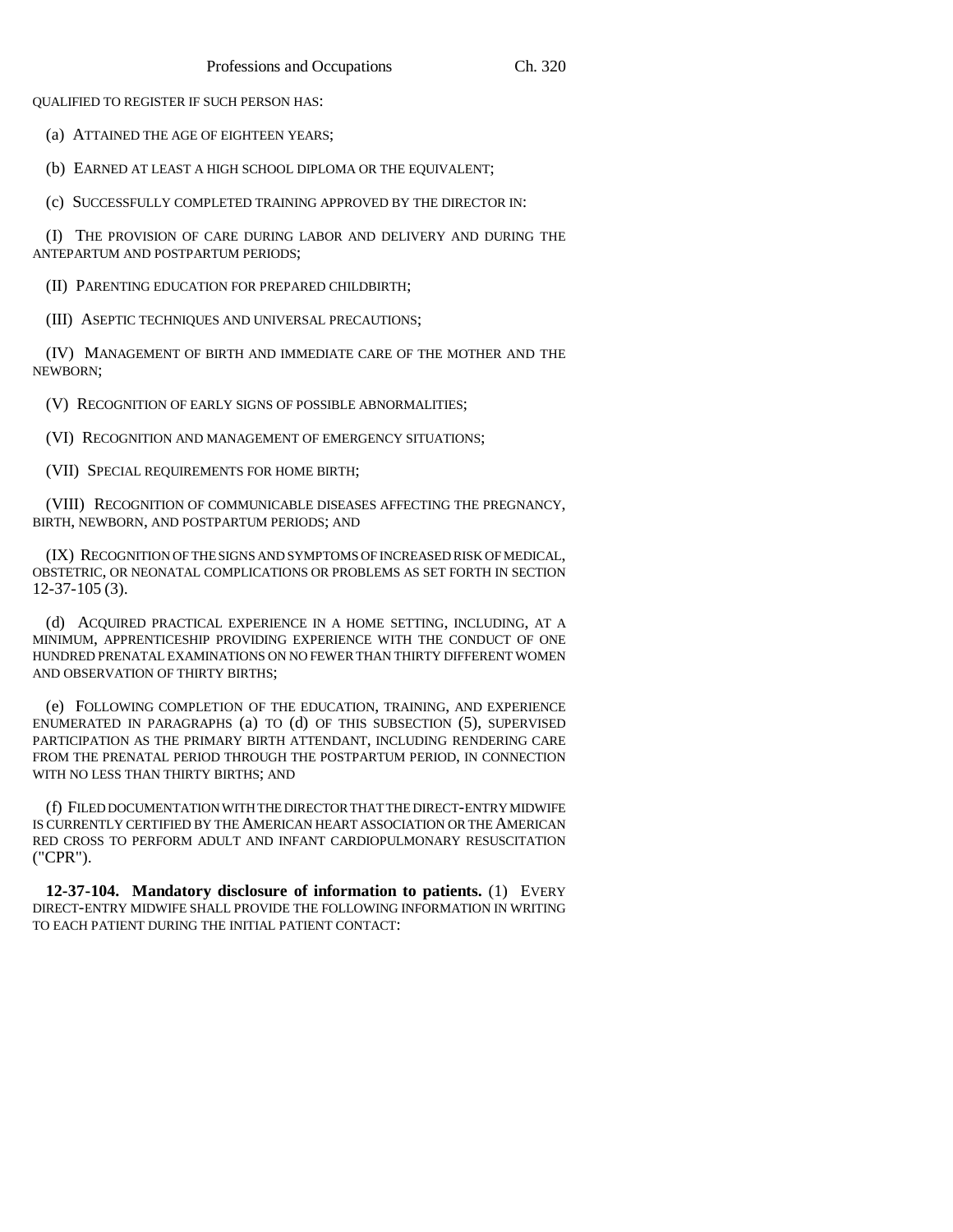(a) THE NAME, BUSINESS ADDRESS, AND BUSINESS PHONE NUMBER OF THE DIRECT-ENTRY MIDWIFE;

(b) A LISTING OF THE DIRECT-ENTRY MIDWIFE'S EDUCATION, EXPERIENCE, DEGREES, MEMBERSHIP IN ANY PROFESSIONAL ORGANIZATION WHOSE MEMBERSHIP INCLUDES NOT LESS THAN ONE-THIRD OF ALL REGISTRANTS, CERTIFICATES OR CREDENTIALS RELATED TO DIRECT-ENTRY MIDWIFERY AWARDED BY ANY SUCH ORGANIZATION, AND THE LENGTH OF TIME AND NUMBER OF CONTACT HOURS REQUIRED TO OBTAIN SAID DEGREES, CERTIFICATES, OR CREDENTIALS;

(c) A STATEMENT INDICATING WHETHER OR NOT THE DIRECT-ENTRY MIDWIFE IS COVERED UNDER A POLICY OF LIABILITY INSURANCE FOR THE PRACTICE OF DIRECT-ENTRY MIDWIFERY;

(d) A LISTING OF ANY LICENSE, CERTIFICATE, OR REGISTRATION IN THE HEALTH CARE FIELD PREVIOUSLY HELD BY THE DIRECT-ENTRY MIDWIFE AND REVOKED BY ANY LOCAL, STATE, OR NATIONAL HEALTH CARE AGENCY;

(e) A STATEMENT THAT THE PRACTICE OF DIRECT-ENTRY MIDWIFERY IS REGULATED BY THE DEPARTMENT OF REGULATORY AGENCIES. THE STATEMENT SHALL PROVIDE THE ADDRESS AND TELEPHONE NUMBER OF THE COMPLAINTS AND INVESTIGATIONS SECTION OF THE DIVISION OF REGISTRATIONS IN THE DEPARTMENT OF REGULATORY AGENCIES AND SHALL STATE THAT VIOLATION OF THE PROVISIONS OF THIS ARTICLE MAY RESULT IN REVOCATION OF REGISTRATION AND OF THE AUTHORITY TO PRACTICE DIRECT-ENTRY MIDWIFERY IN THE STATE OF COLORADO; AND

(f) A COPY OF THE EMERGENCY PLAN AS PROVIDED IN SECTION 12-37-105 (6).

(2) ANY CHANGES IN THE INFORMATION REQUIRED BY SUBSECTION (1) OF THIS SECTION SHALL BE REFLECTED IN THE MANDATORY DISCLOSURE WITHIN FIVE DAYS OF THE SAID CHANGE.

(3) FOR PURPOSES OF REGISTRATION UNDER THIS ARTICLE, NO CREDENTIALS, LICENSURE, OR CERTIFICATION ISSUED BY ANY OTHER STATE SHALL CONSTITUTE OR BE DEEMED TO MEET THE REQUIREMENTS OF THIS ARTICLE, AND TO THAT EXTENT THERE SHALL BE NO RECIPROCITY WITH OTHER STATES.

**12-37-105. Prohibited acts - practice standards - informed consent emergency plan - risk assessment - referral.** (1) A DIRECT-ENTRY MIDWIFE SHALL NOT DISPENSE OR ADMINISTER ANY MEDICATION OR DRUGS EXCEPT FOR REQUIRED EYE PROPHYLACTIC THERAPY.

(2) A DIRECT-ENTRY MIDWIFE SHALL NOT PERFORM ANY OPERATIVE OR SURGICAL PROCEDURE.

(3) A DIRECT-ENTRY MIDWIFE SHALL NOT PROVIDE CARE TO A PREGNANT WOMAN WHO, ACCORDING TO GENERALLY ACCEPTED MEDICAL STANDARDS, EXHIBITS SIGNS OR SYMPTOMS OF INCREASED RISK OF MEDICAL OR OBSTETRIC OR NEONATAL COMPLICATIONS OR PROBLEMS DURING THE COMPLETION OF HER PREGNANCY, LABOR, DELIVERY, OR THE POSTPARTUM PERIOD. SUCH CONDITIONS INCLUDE BUT ARE NOT LIMITED TO SIGNS OR SYMPTOMS OF DIABETES, MULTIPLE GESTATION, HYPERTENSIVE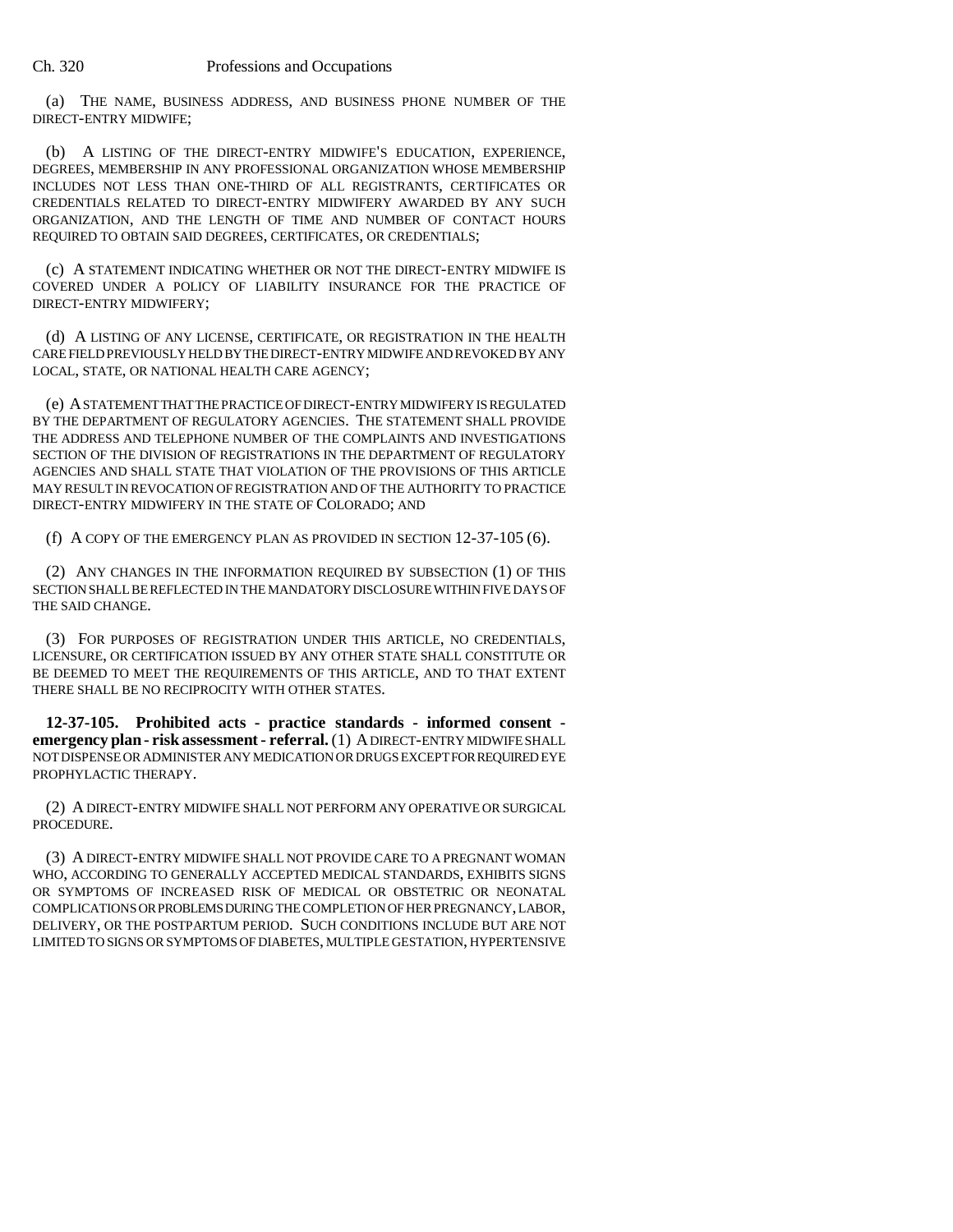DISORDER, OR ABNORMAL PRESENTATION OF THE FETUS.

(4) A DIRECT-ENTRY MIDWIFE SHALL NOT PROVIDE CARE TO A PREGNANT WOMAN WHO, ACCORDING TO GENERALLY ACCEPTED MEDICAL STANDARDS, EXHIBITS SIGNS OR SYMPTOMS OF INCREASED RISK THAT HER CHILD MAY DEVELOP COMPLICATIONS OR PROBLEMS DURING THE FIRST SIX WEEKS OF LIFE.

(5) A DIRECT-ENTRY MIDWIFE SHALL KEEP APPROPRIATE RECORDS OF MIDWIFERY-RELATED ACTIVITY, INCLUDING BUT NOT LIMITED TO THE FOLLOWING:

(a) THE DIRECT-ENTRY MIDWIFE SHALL COMPLETE AND FILE A BIRTH CERTIFICATE FOR EVERY DELIVERY IN ACCORDANCE WITH SECTION 25-2-112, C.R.S.

(b) THE DIRECT-ENTRY MIDWIFE SHALL COMPLETE AND MAINTAIN APPROPRIATE CLIENT RECORDS FOR EVERY CLIENT.

(c) PRIOR TO ACCEPTING A CLIENT FOR CARE, THE DIRECT-ENTRY MIDWIFE SHALL OBTAIN THE CLIENT'S INFORMED CONSENT, WHICH SHALL BE EVIDENCED BY A WRITTEN STATEMENT IN A FORM PRESCRIBED BY THE DIRECTOR AND SIGNED BY BOTH THE DIRECT-ENTRY MIDWIFE AND THE CLIENT. THE FORM SHALL CERTIFY THAT FULL DISCLOSURE HAS BEEN MADE AND ACKNOWLEDGED BY THE CLIENT AS TO EACH OF THE FOLLOWING ITEMS, WITH THE CLIENT'S ACKNOWLEDGMENT EVIDENCED BY A SEPARATE SIGNATURE OR INITIALS ADJACENT TO EACH ITEM IN ADDITION TO THE CLIENT'S SIGNATURE AT THE END OF THE FORM:

(I) THE DIRECT-ENTRY MIDWIFE'S EDUCATIONAL BACKGROUND AND TRAINING;

(II) THE NATURE AND SCOPE OF THE CARE TO BE GIVEN, INCLUDING THE POSSIBILITY OF AND PROCEDURE FOR TRANSPORT OF THE CLIENT TO A HOSPITAL AND TRANSFERRAL OF CARE PRENATALLY;

(III) THE AVAILABLE ALTERNATIVES TO DIRECT-ENTRY MIDWIFERY CARE;

(IV) A DESCRIPTION OF THE RISKS OF BIRTH, INCLUDING BUT NOT LIMITED TO THOSE THAT ARE DIFFERENT FROM THOSE OF HOSPITAL BIRTH AND INCLUDING BUT NOT LIMITED TO THOSE CONDITIONS THAT MAY ARISE DURING DELIVERY;

(V) A STATEMENT INDICATING WHETHER OR NOT THE DIRECT-ENTRY MIDWIFE IS COVERED UNDER A POLICY OF LIABILITY INSURANCE FOR THE PRACTICE OF DIRECT-ENTRY MIDWIFERY; AND

(VI) A STATEMENT INFORMING THE CLIENT THAT, IN THE EVENT SUBSEQUENT CARE IS REQUIRED RESULTING FROM THE ACTS OR OMISSIONS OF THE DIRECT-ENTRY MIDWIFE, ANY PHYSICIAN, NURSE, PREHOSPITAL EMERGENCY PERSONNEL, AND HEALTH CARE INSTITUTION RENDERING SUCH CARE SHALL BE HELD ONLY TO A STANDARD OF GROSS NEGLIGENCE OR WILLFUL AND WANTON CONDUCT.

(d) AS USED IN THIS SUBSECTION (5), "FULL DISCLOSURE" INCLUDES READING THE INFORMED CONSENT FORM TO THE CLIENT, IN A LANGUAGE UNDERSTOOD BY THE CLIENT, AND ANSWERING ANY RELEVANT QUESTIONS.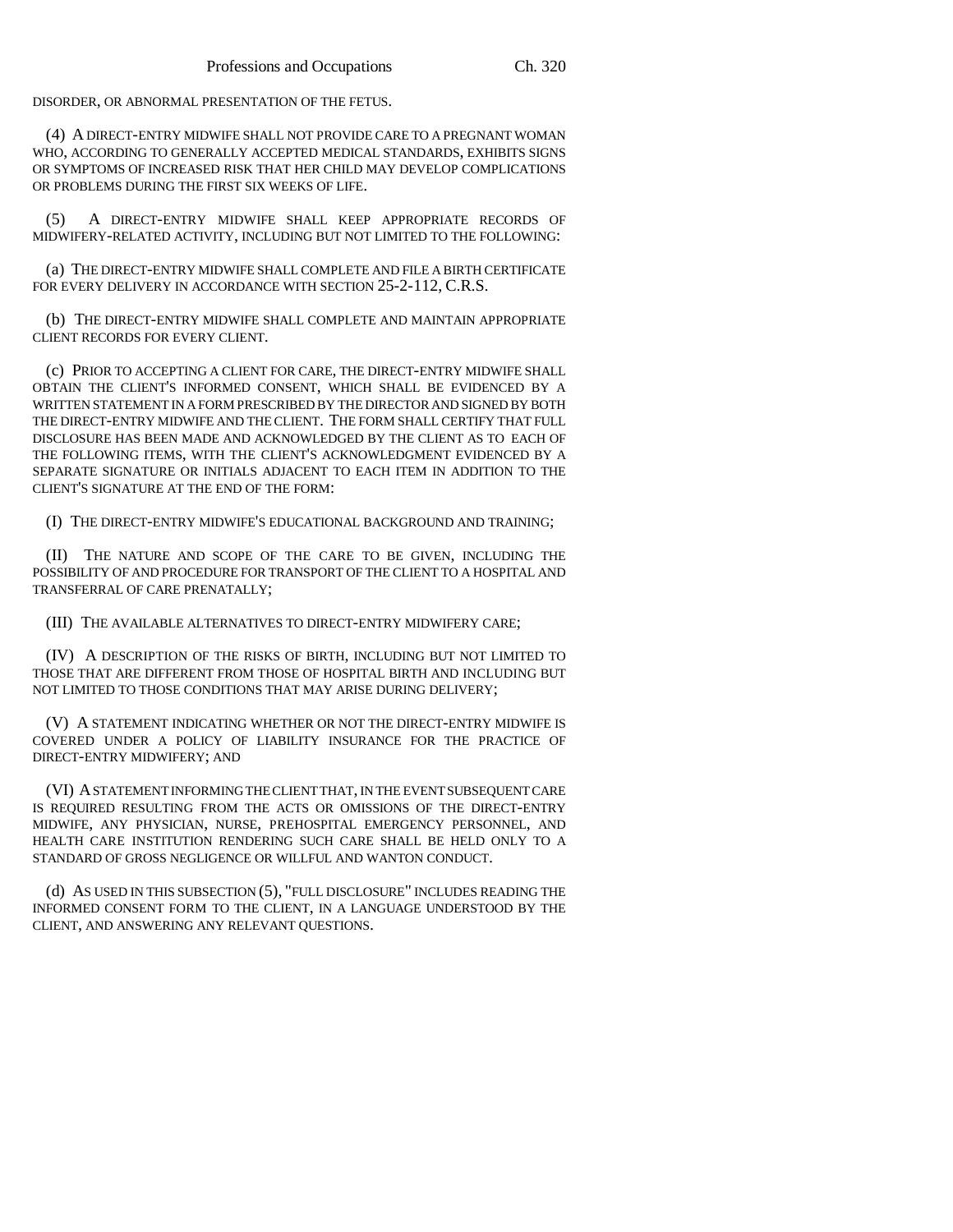#### Ch. 320 Professions and Occupations

(6) A DIRECT-ENTRY MIDWIFE SHALL PREPARE A PLAN AND PROCEDURE, IN A FORM PRESCRIBED BY THE DIRECTOR, FOR EMERGENCY SITUATIONS WHICH SHALL INCLUDE, BUT NOT BE LIMITED TO, SITUATIONS IN WHICH THE TIME REQUIRED FOR TRANSPORTATION TO THE NEAREST FACILITY CAPABLE OF PROVIDING APPROPRIATE TREATMENT EXCEEDS LIMITS ESTABLISHED BY THE DIRECTOR BY RULE. A COPY OF SUCH PLAN SHALL BE GIVEN TO EACH CLIENT AS PART OF THE INFORMED CONSENT REQUIRED BY SUBSECTION (5) OF THIS SECTION.

(7) A DIRECT-ENTRY MIDWIFE SHALL PREPARE AND TRANSMIT APPROPRIATE SPECIMENS FOR NEWBORN SCREENING IN ACCORDANCE WITH SECTION 25-4-1004, C.R.S.

(8) A DIRECT-ENTRY MIDWIFE SHALL ENSURE THAT APPROPRIATE LABORATORY TESTING, AS DETERMINED BY THE DIRECTOR, IS COMPLETED FOR EACH PREGNANT WOMAN IN SUCH DIRECT-ENTRY MIDWIFE'S CARE.

(9) A DIRECT-ENTRY MIDWIFE SHALL PROVIDE EYE PROPHYLACTIC THERAPY TO ALL NEWBORN CHILDREN IN SUCH DIRECT-ENTRY MIDWIFE'S CARE IN ACCORDANCE WITH SECTION 25-4-303, C.R.S.

(10) A DIRECT-ENTRY MIDWIFE SHALL BE KNOWLEDGEABLE AND SKILLED IN ASEPTIC PROCEDURES AND THE USE OF UNIVERSAL PRECAUTIONS AND SHALL USE THEM WITH EVERY CLIENT.

(11) TO ASSURE THAT PROPER RISK ASSESSMENT IS COMPLETED AND THAT CLIENTS WHO ARE INAPPROPRIATE FOR DIRECT-ENTRY MIDWIFERY ARE REFERRED TO OTHER HEALTH CARE PROVIDERS, THE DIRECTOR SHALL ESTABLISH, BY RULE, A RISK ASSESSMENT PROCEDURE TO BE FOLLOWED BY A DIRECT-ENTRY MIDWIFE FOR EACH CLIENT AND STANDARDS FOR APPROPRIATE REFERRAL. SUCH ASSESSMENT SHALL BE A PART OF EACH CLIENT'S RECORD AS REQUIRED IN SECTION 12-37-105 (5) (b).

(12) AT THE TIME OF RE-REGISTRATION, EACH REGISTRANT SHALL SUBMIT THE FOLLOWING DATA ON A FORM PRESCRIBED BY THE DIRECTOR:

(a) THE NUMBER OF WOMEN TO WHOM CARE WAS PROVIDED SINCE THE PREVIOUS REGISTRATION;

(b) THE NUMBER OF DELIVERIES PERFORMED;

(c) THE APGAR SCORES OF DELIVERED INFANTS, IN GROUPINGS ESTABLISHED BY THE DIRECTOR;

(d) THE NUMBER OF PRENATAL TRANSFERS;

(e) THE NUMBER OF TRANSFERS DURING LABOR, DELIVERY, AND IMMEDIATELY FOLLOWING BIRTH;

(f) ANY PERINATAL DEATHS; AND

(g) OTHER MORBIDITY STATISTICS AS REQUIRED BY THE DIRECTOR.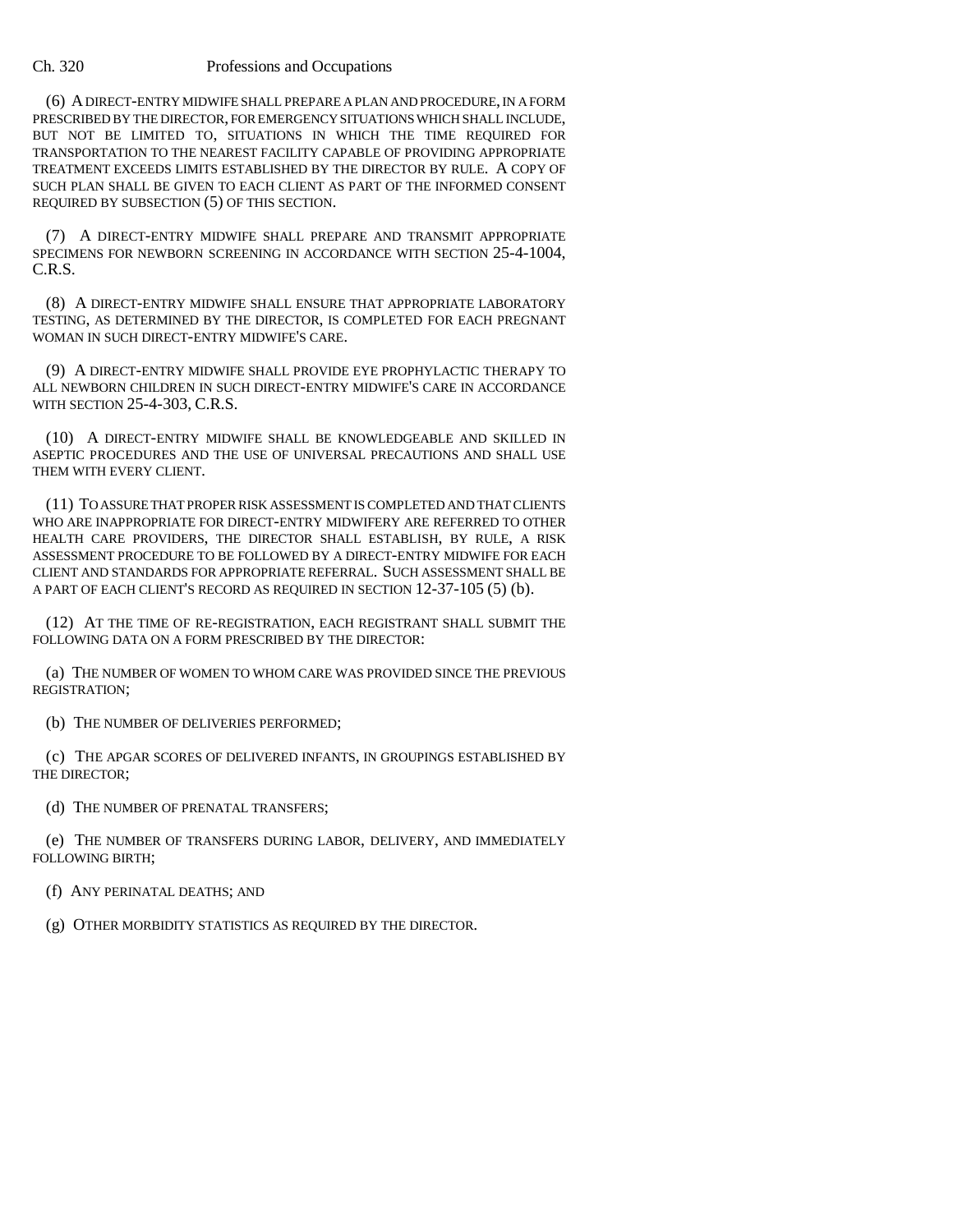**12-37-106. Director - powers and duties.** (1) IN ADDITION TO ANY OTHER POWERS AND DUTIES CONFERRED ON THE DIRECTOR BY LAW, THE DIRECTOR HAS THE FOLLOWING POWERS AND DUTIES:

(a) TO ADOPT SUCH RULES AND REGULATIONS AS MAY BE NECESSARY TO CARRY OUT THE PROVISIONS OF THIS ARTICLE;

(b) TO ESTABLISH THE FEES FOR REGISTRATION AND RENEWAL OF REGISTRATION IN THE MANNER AUTHORIZED BY SECTION 24-34-105, C.R.S.;

(c) TO PREPARE OR ADOPT SUITABLE STANDARDS FOR EDUCATION AND TRAINING PROGRAMS AND EXAMINATIONS, WHICH MAY CONSIST OF PROGRAMS AND EXAMINATIONS DEVELOPED BY PERSONS OR ENTITIES OTHER THAN THE DIRECTOR AND APPROVED OR CERTIFIED BY THE DIRECTOR; EXCEPT THAT, IN PREPARING OR ADOPTING THE INITIAL EXAMINATION REQUIRED FOR REGISTRATION, THE DIRECTOR SHALL CONSULT WITH CERTIFIED NURSE-MIDWIVES, QUALIFIED PHYSICIANS, AND QUALIFIED DIRECT-ENTRY MIDWIVES AS TO THE VALIDITY AND SCOPE OF THE EXAMINATION;

(d) TO ACCEPT APPLICATIONS FOR REGISTRATION WHICH MEET THE REQUIREMENTS SET FORTH IN THIS ARTICLE, AND TO COLLECT THE ANNUAL REGISTRATION FEES AUTHORIZED BY THIS ARTICLE;

(e) TO SEEK, THROUGH THE OFFICE OF THE ATTORNEY GENERAL, AN INJUNCTION IN ANY COURT OF COMPETENT JURISDICTION TO ENJOIN ANY PERSON FROM COMMITTING ANY ACT PROHIBITED BY THIS ARTICLE. WHEN SEEKING AN INJUNCTION UNDER THIS PARAGRAPH (e), THE DIRECTOR SHALL NOT BE REQUIRED TO ALLEGE OR PROVE THE INADEQUACY OF ANY REMEDY AT LAW OR THAT SUBSTANTIAL OR IRREPARABLE DAMAGE IS LIKELY TO RESULT FROM A CONTINUED VIOLATION OF THIS ARTICLE.

**12-37-107. Disciplinary action authorized.** (1) IF A DIRECT-ENTRY MIDWIFE HAS VIOLATED ANY OF THE PROVISIONS OF SECTION 12-37-103,12-37-104, OR 12-37-105, THE DIRECTOR MAY DENY, REVOKE, OR SUSPEND ANY REGISTRATION, ISSUE A LETTER OF ADMONITION TO A REGISTRANT, PLACE A REGISTRANT ON PROBATION, OR APPLY FOR A TEMPORARY OR PERMANENT INJUNCTION AGAINST A DIRECT-ENTRY MIDWIFE, THROUGH THE ATTORNEY GENERAL, IN ANY COURT OF COMPETENT JURISDICTION, ENJOINING SUCH DIRECT-ENTRY MIDWIFE FROM PRACTICING MIDWIFERY OR COMMITTING ANY VIOLATION OF THE PROVISIONS OF THE SAID SECTION 12-37-103, 12-37-104, OR 12-37-105. SUCH INJUNCTIVE PROCEEDINGS SHALL BE IN ADDITION TO AND NOT IN LIEU OF ANY OTHER PENALTIES OR REMEDIES PROVIDED IN THIS ARTICLE.

(2) AS AN ALTERNATIVE TO OR IN ADDITION TO A SUSPENSION OR REVOCATION OF REGISTRATION UNDER SECTION 12-37-103 (4), THE DIRECTOR MAY ASSESS A CIVIL PENALTY IN THE FORM OF A FINE, NOT TO EXCEED FIVE THOUSAND DOLLARS, FOR ANY ACT OR OMISSION ENUMERATED IN THE SAID SECTION.

**12-37-108. Criminal penalties.** (1) ANY PERSON WHO PRACTICES OR OFFERS OR ATTEMPTS TO PRACTICE DIRECT-ENTRY MIDWIFERY WITHOUT FIRST COMPLYING WITH THE REGISTRATION REQUIREMENTS OF SECTION 12-37-103 AND THE DISCLOSURE REQUIREMENTS OF SECTION 12-37-104 COMMITS A CLASS 2 MISDEMEANOR AND SHALL BE PUNISHED AS PROVIDED IN SECTION 18-1-106,C.R.S., FOR THE FIRST OFFENSE, AND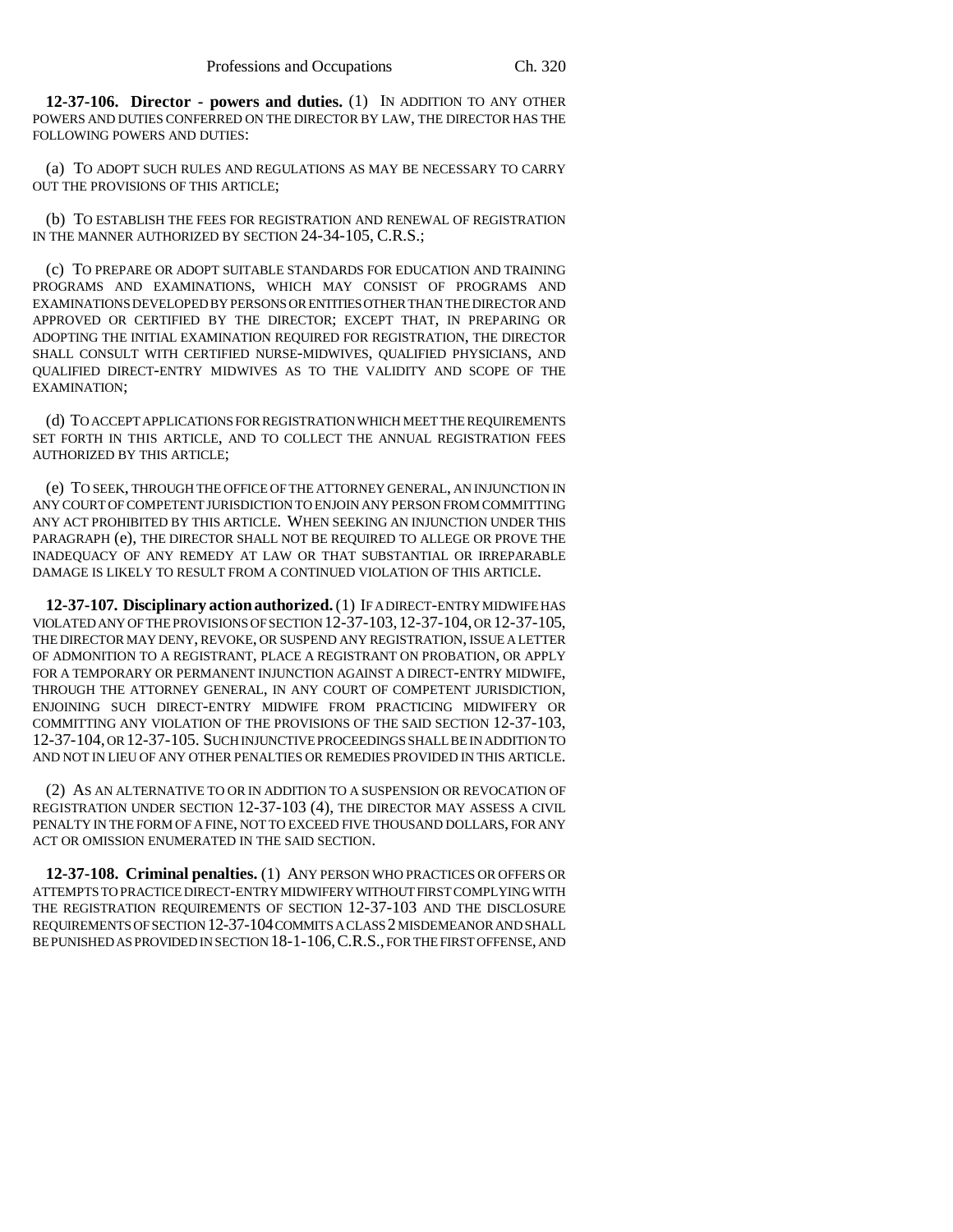FOR THE SECOND OR ANY SUBSEQUENT OFFENSE, SUCH PERSON COMMITS A CLASS 6 FELONY AND SHALL BE PUNISHED AS PROVIDED IN SECTION 18-1-105, C.R.S.

**12-37-109. Assumption of risk - no vicarious liability - legislative declaration.** (1) (a) THE GENERAL ASSEMBLY HEREBY FINDS, DETERMINES, AND DECLARES THAT THE AUTHORITY GRANTED IN THIS ARTICLE FOR THE PROVISION OF UNLICENSED MIDWIFERY SERVICES DOES NOT CONSTITUTE AN ENDORSEMENT OF SUCH PRACTICES, AND THAT IT IS INCUMBENT UPON THE INDIVIDUAL SEEKING SUCH SERVICES TO ASCERTAIN THE QUALIFICATIONS OF THE REGISTRANT DIRECT-ENTRY MIDWIFE. IT IS THE POLICY OF THIS STATE THAT REGISTRANTS SHALL BE LIABLE FOR THEIR ACTS OR OMISSIONS IN THE PERFORMANCE OF THE SERVICES THAT THEY PROVIDE, AND THAT NO LICENSED PHYSICIAN, NURSE, PREHOSPITAL EMERGENCY MEDICAL PERSONNEL, OR HEALTH CARE INSTITUTION SHALL BE LIABLE FOR ANY ACT OR OMISSION RESULTING FROM THE ADMINISTRATION OF SERVICES BY ANY REGISTRANT. THE PROVISIONS OF THIS SUBSECTION (1) SHALL NOT RELIEVE ANY PHYSICIAN, NURSE, PREHOSPITAL EMERGENCY PERSONNEL, OR HEALTH CARE INSTITUTION FROM LIABILITY FOR ANY WILLFUL AND WANTON ACT OR OMISSION OR ANY ACT OR OMISSION CONSTITUTING GROSS NEGLIGENCE, OR UNDER CIRCUMSTANCES WHERE A REGISTRANT HAS A BUSINESS OR SUPERVISED RELATIONSHIP WITH ANY SUCH PHYSICIAN, NURSE, PREHOSPITAL EMERGENCY PERSONNEL, OR HEALTH CARE INSTITUTION. A PHYSICIAN, NURSE, PREHOSPITAL EMERGENCY PERSONNEL, OR HEALTH CARE INSTITUTION MAY PROVIDE CONSULTATION OR EDUCATION TO THE REGISTRANT WITHOUT ESTABLISHING A BUSINESS OR SUPERVISORY RELATIONSHIP.

(b) THE GENERAL ASSEMBLY FURTHER FINDS, DETERMINES, AND DECLARES THAT THE LIMITATION ON LIABILITY PROVIDED IN SECTION 13-64-302, C.R.S., IS PREDICATED UPON FULL LICENSURE, DISCIPLINE, AND REGULATORY OVERSIGHT AND THAT THE PRACTICE OF UNLICENSED MIDWIFERY BY REGISTRANTS PURSUANT TO THIS ARTICLE IS AUTHORIZED AS AN ALTERNATIVE TO SUCH FULL LICENSURE, DISCIPLINE, AND REGULATORY OVERSIGHT AND IS THEREFORE NOT SUBJECT TO THE LIMITATIONS PROVIDED IN SECTION 13-64-302, C.R.S.

(2) NOTHING IN THIS ARTICLE SHALL BE CONSTRUED TO INDICATE OR IMPLY THAT A REGISTRANT PROVIDING SERVICES UNDER THIS ARTICLE IS A LICENSED HEALTH CARE PROVIDER FOR THE PURPOSES OF REIMBURSEMENT BY ANY HEALTH INSURER, THIRD PARTY PAYER, OR GOVERNMENTAL HEALTH CARE PROGRAM.

(3) AT SUCH TIME AS LIABILITY INSURANCE BECOMES AVAILABLE AT AN AFFORDABLE PRICE, THE DIRECT-ENTRY MIDWIFE SHALL BE REQUIRED TO CARRY SUCH INSURANCE.

**12-37-110. Repeal of article.** THIS ARTICLE IS REPEALED, EFFECTIVE JULY 1, 1996.

**SECTION 3.** 10-4-403 (2.1), Colorado Revised Statutes, 1987 Repl. Vol., as amended, is amended BY THE ADDITION OF A NEW PARAGRAPH to read:

**10-4-403. Standards for rates - competition - procedure - requirement for independent actuarial opinions regarding 1991 legislation.** (2.1) (e) (I) No MEDICAL MALPRACTICE INSURER SHALL BE REQUIRED TO PROVIDE LIABILITY COVERAGE FOR UNLICENSED MIDWIVES WHO ARE REGISTERED AND PROVIDING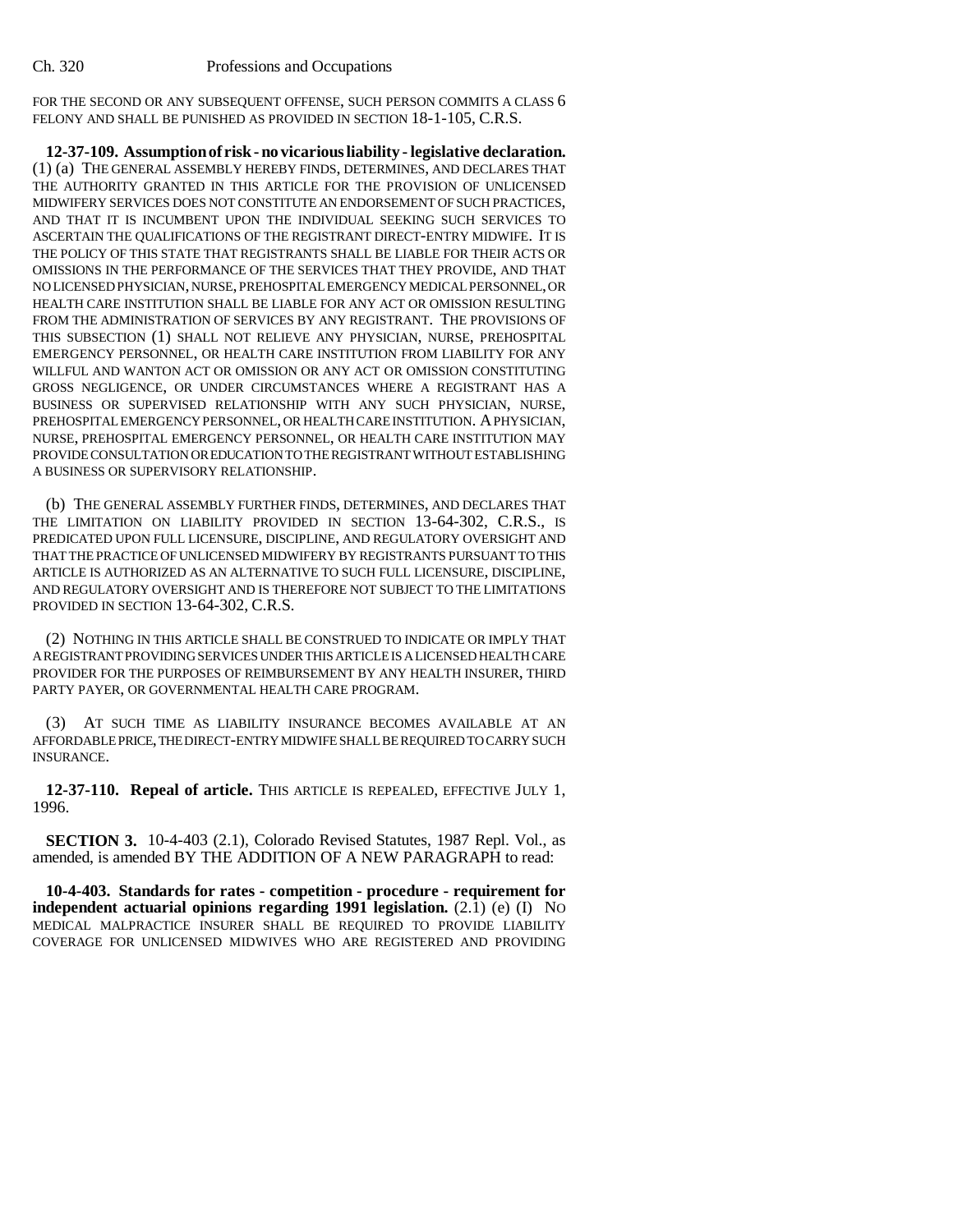Professions and Occupations Ch. 320

SERVICES IN ACCORDANCE WITH ARTICLE 37 OF TITLE 12, C.R.S., NOR SHALL ANY MEDICAL MALPRACTICE INSURER BE REQUIRED TO INCLUDE IN ANY RATE SETTING OR CLASSIFICATION BOTH LICENSED PHYSICIANS OR CERTIFIED NURSE MIDWIVES AND UNLICENSED MIDWIVES. THE COMMISSIONER SHALL NEITHER APPROVE NOR ALLOW ANY UNDERWRITING OR ACTUARIAL PRACTICE OR ANY RATE WHICH HAS THE EFFECT OF REQUIRING INSURED PHYSICIANS AND CERTIFIED NURSE MIDWIVES TO SUBSIDIZE THE RISKS OF UNLICENSED MIDWIVES.

(II) THIS PARAGRAPH (e) IS REPEALED, EFFECTIVE JULY 1, 1996.

**SECTION 4.** 13-64-202 (4), Colorado Revised Statutes, 1987 Repl. Vol., as amended, is amended to read:

**13-64-202. Definitions.** As used in this part 2, unless the context otherwise requires:

(4) (a) "Health care professional" means any person licensed in this state or any other state to practice medicine, chiropractic, nursing, physical therapy, podiatry, dentistry, pharmacy, optometry, or other healing arts. The term includes any professional corporation or other professional entity comprised of such health care providers as permitted by the laws of this state.

(b) THE TERM DOES NOT INCLUDE A REGISTRANT CONDUCTING UNLICENSED MIDWIFERY PURSUANT TO ARTICLE 37 OF TITLE 12, C.R.S., OR ANY CORPORATE OR BUSINESS ORGANIZATION OR ENTITY COMPRISED OF ONE OR MORE OF SUCH REGISTRANTS. THIS PARAGRAPH (b) IS REPEALED, EFFECTIVE JULY 1, 1996.

**SECTION 5.** 24-34-104, Colorado Revised Statutes, 1988 Repl. Vol., as amended, is amended BY THE ADDITION OF A NEW SUBSECTION to read:

**24-34-104. General assembly review of regulatory agencies and functions for termination, continuation, or reestablishment.** (25.6) THE FOLLOWING FUNCTION OF THE DIVISION OF REGISTRATIONS SHALL TERMINATE ON JULY 1, 1996: THE REGISTERING OF DIRECT-ENTRY MIDWIVES IN ACCORDANCE WITH ARTICLE 37 OF TITLE 12, C.R.S.

**SECTION 6.** 25-2-112, Colorado Revised Statutes, 1989 Repl. Vol., as amended, is amended BY THE ADDITION OF A NEW SUBSECTION to read:

**25-2-112. Certificate of birth.** (2.5) FOR THE PURPOSES OF SUBSECTION (2) OF THIS SECTION, A REGISTRANT UNDER ARTICLE 37 OF TITLE 12, C.R.S., WHO ATTENDS OR WITNESSES A BIRTH OUTSIDE AN INSTITUTION SHALL PREPARE AND FILE THE CERTIFICATE AS REQUIRED BY SAID SUBSECTION (2). THIS SUBSECTION (2.5) IS REPEALED, EFFECTIVE JULY 1, 1996.

**SECTION 7. Appropriation.** (1) In addition to any other appropriation, there is hereby appropriated, out of any moneys in the division of registrations cash fund not otherwise appropriated, to the department of regulatory agencies, for allocation to the division of registrations, for the fiscal year beginning July 1, 1993, the sum of eleven thousand four hundred sixty-six dollars (\$11,466), or so much thereof as may be necessary, for the implementation of this act.